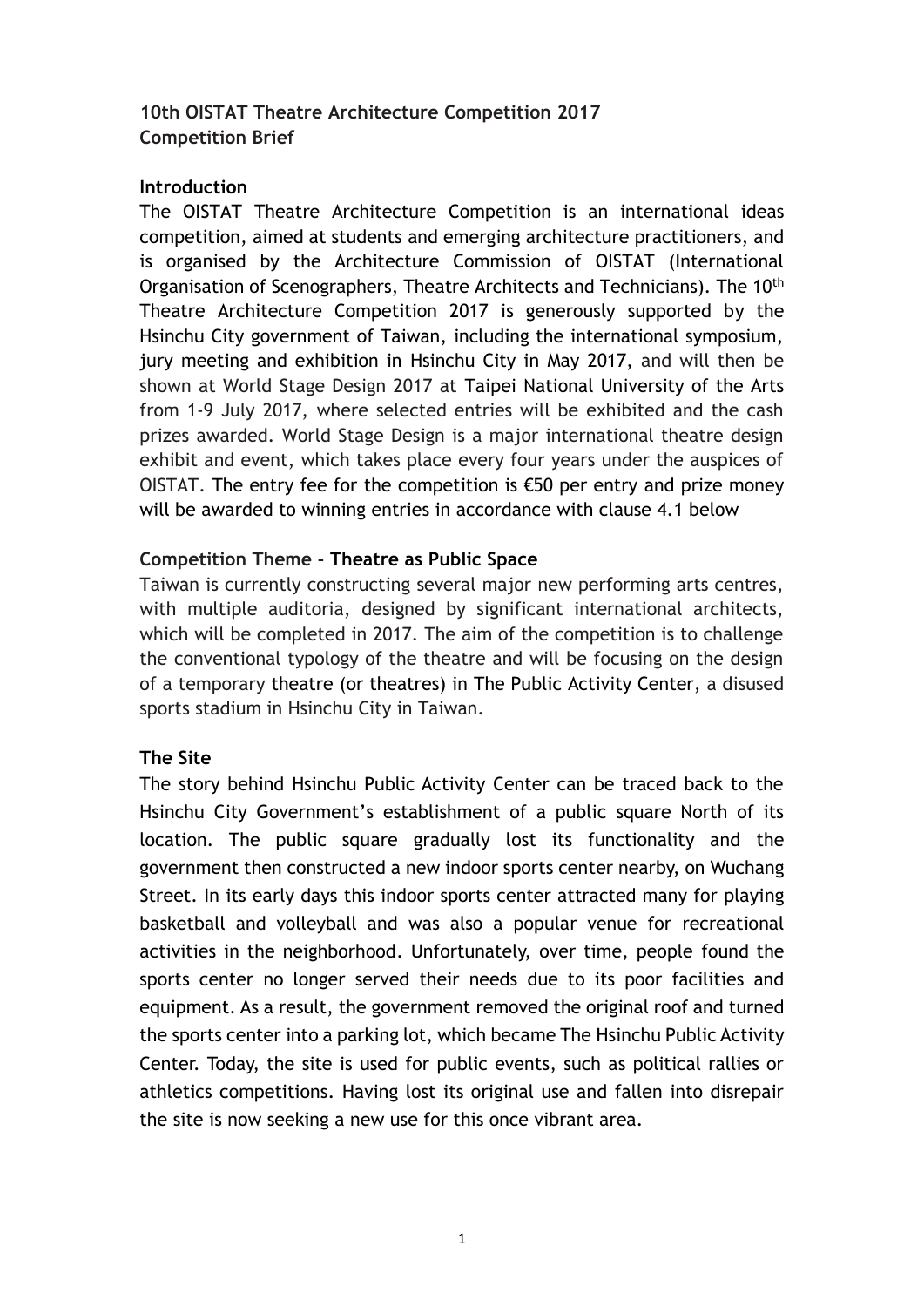### **Hsinchu City**

Hsinchu City is a town with a colorful history. It is commonly known as the "windy city" because of its famous gusts. Hsinchu is the technology center of Taiwan. From a geographical standpoint, Hsinchu is situated in a favorable location: the driving distance to Taipei is around 1 hour, Taoyuan International airport is a 40-minute drive; and to the south, the city of Taichung is an hour away. Neighboring the Hsinchu Science Park (HSP) are two of Taiwan's top higher education institutions, National Tsing Hua University and National Chiao Tung University. Hsinchu has a charming quality that can be best described as "old meets new," a good blend of rural and urban culture. Many ancient buildings and artifacts remain intact in the city. In the center of the city lies the "Heart of Hsinchu", the ancient East Gate and the famous City God Temple (Cheng Huang Miao), where some of the best local delicacies are available. Hsinchu is not a large city, highly developed yet still carrying the special characteristics of a small-town. This fascinating city has a lot to look forward to in the future.

#### **Climate**

Hsinchu's [climate](https://en.wikipedia.org/wiki/Climate) is [humid subtropical.](https://en.wikipedia.org/wiki/Humid_subtropical) The city is located in a part of the island that has a rainy season that lasts from February to September, with the heaviest rain in late April through August, during the south-west [monsoon.](https://en.wikipedia.org/wiki/Monsoon) The city experiences hot humid weather from June until September, while October to December are arguably the most pleasant times of year. Hsinchu is affected by strong easterly [winds](https://en.wikipedia.org/wiki/Wind) off the [East](https://en.wikipedia.org/wiki/East_China_Sea)  [China Sea.](https://en.wikipedia.org/wiki/East_China_Sea) Natural hazards such as [typhoons](https://en.wikipedia.org/wiki/Typhoon) and [earthquakes](https://en.wikipedia.org/wiki/Earthquake) are common in the region.

### **The Brief**

A conventional theatre is exemplified as a piece of civic architecture. It is perceived as an important public facility and a source of civic pride, but it is also a controversial typology. When the performance begins, the theatre closes its doors to its surroundings and is shut off from the urban environment. At the same time, the contemporary problem of the theatre is that the increasing technical sophistication of the performance space leads to ever increasing construction and production costs with consequently high ticket prices, leading to the exclusion of many audiences and artists. As a result many theatre groups are using existing non-theatre buildings and public spaces to present their performances and the notion of the permanent theatre is starting to be challenged. The purpose of the competition is to imagine how a different kind of temporary theatre environment could be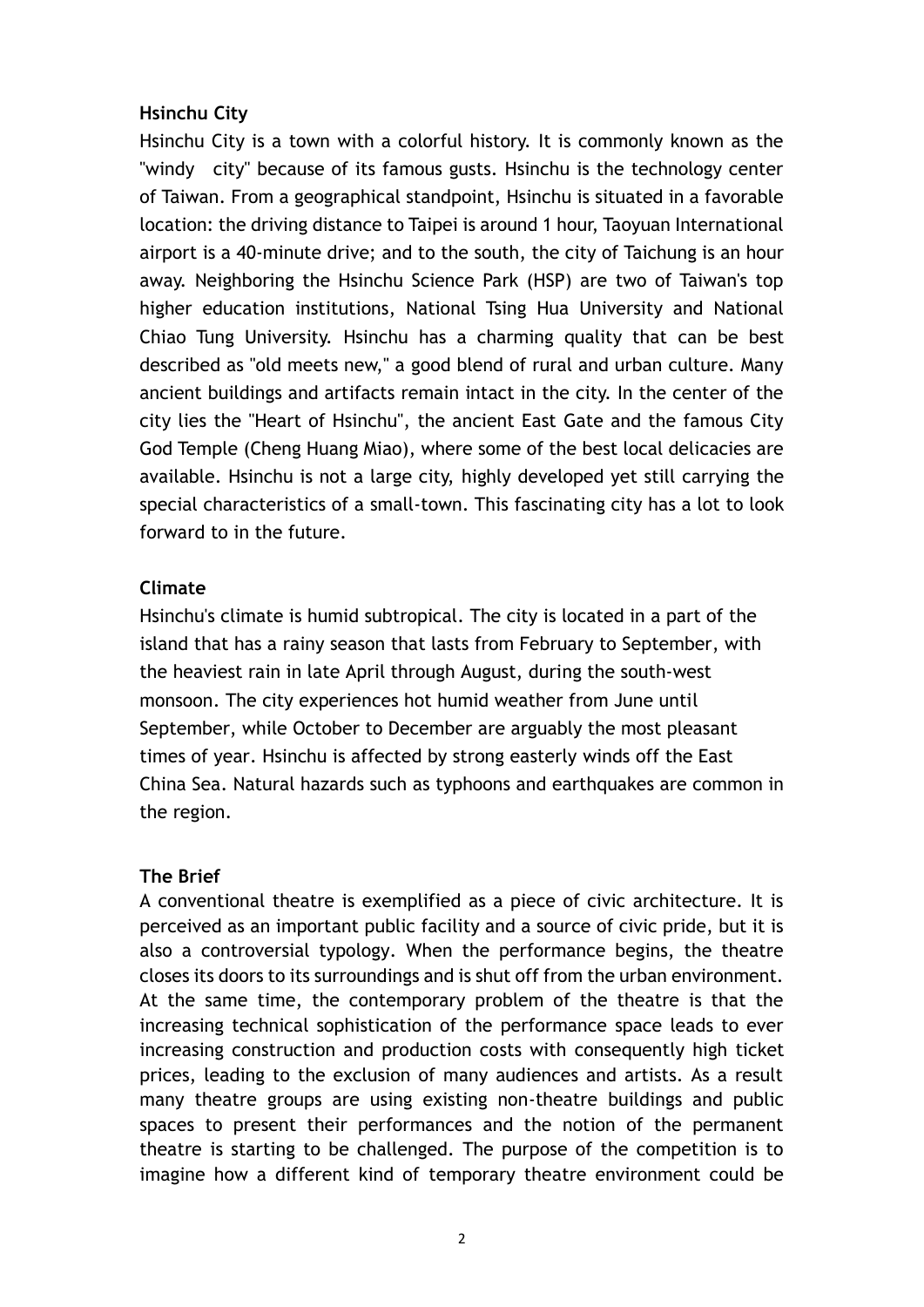created, which like theatre itself is ephemeral and is 'here today and gone tomorrow'.

Shaped by an existing urban context, the challenge of the theatre design competition is not only to concentrate on the performance space(s) themselves, but to think how the theatre can engage with civic activities. Competitors are asked to conceive a temporary 'Theatre Village', which can be erected for a short festival of theatre, providing for both conventional performances or something more experimental and which explores the relationship between the performance itself and the public space which it inhabits. A place to participate in the telling of stories, to meet people, to eat and drink and to celebrate a shared experience.

### **The Design Tasks**

The proposed Theatre Village will provide a temporary setting for an international festival of theatre, providing a range of performance spaces, including closed spaces and open platforms, allowing several performances to take place at once. The design will be constructed using simple low cost materials and be capable of being demounted and used in another place. The climate in Hsinchu suggests that some kind of temporary or permanent roof canopy should be created to shelter performers and audiences from the sun and rain.

The design will encourage the opening up of the process of presenting theatre and the telling of stories as a part of our day-to-day life. These settings can often provide a unique atmosphere, which resonates with a particular production or style of presentation, in a way which may not be possible in a conventional theatre.

Collaborations between architects and other theatre practitioners such as directors, designers, technicians, actors, dancers, musicians, or students of those fields will be welcomed.

This is an ideas competition and there is no intention to build the winning entry but prize winners will have the opportunity to visit and participate in the conference and exhibition in Hsinchu City and the World Stage Design event in Taipei City.

**The following drawings, photographs and information on the site are provided and can be downloaded with the brief from the OISTAT website:** City Plan (.dwg) CAD Plans and Sections (.dwg) Site photosSite information sheet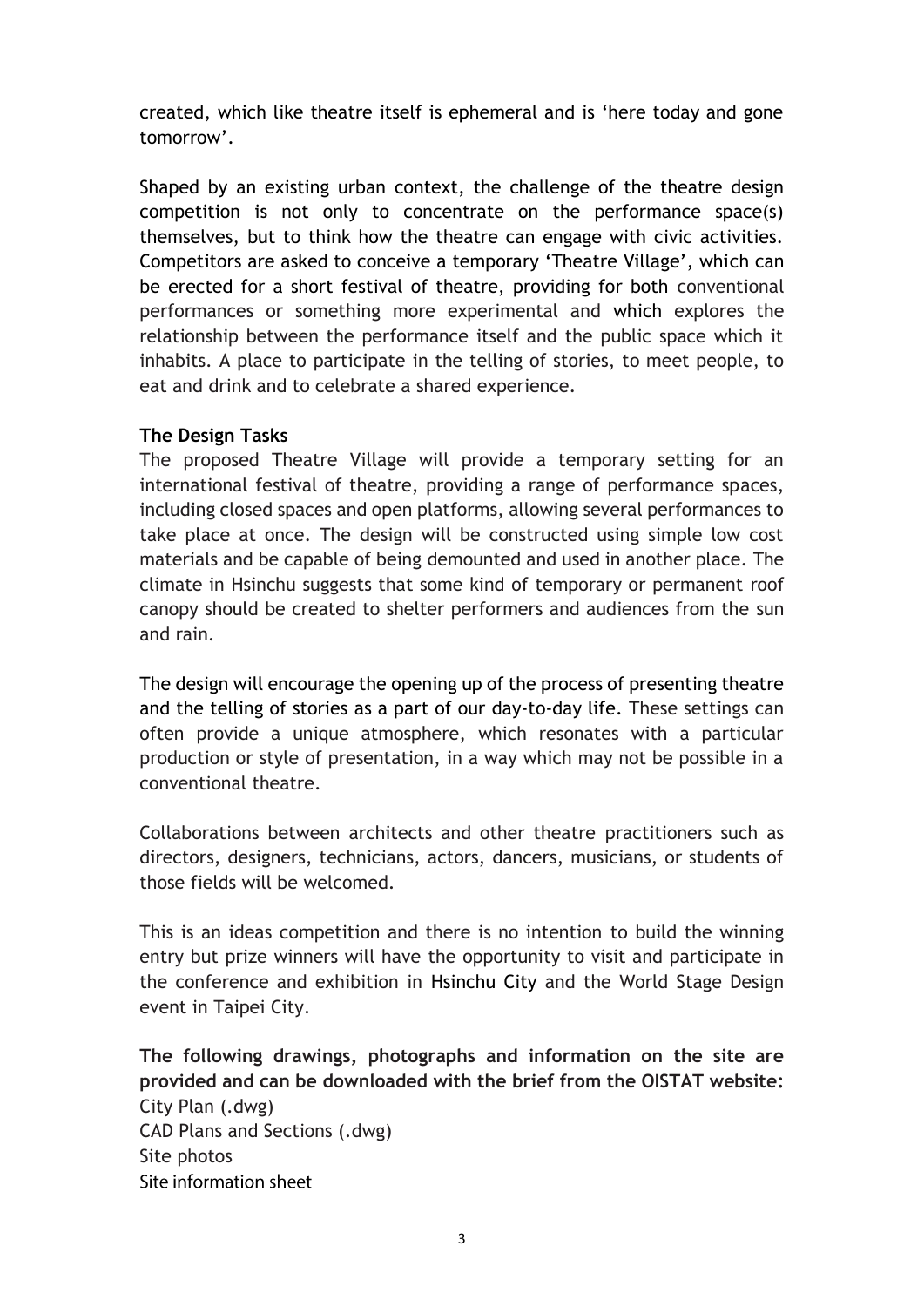### **Special Considerations**

Successful performance spaces have some very particular requirements, which you are expected to understand and explore in order to create an environment in which the unique interaction between audience, artists and technology, which constitutes a live performance, can flourish in the setting of The Public Activity Center. Some key issues to be considered are set out below:

#### **Audience Cohesion**

The way in which an audience is arranged, in relation to the performance, plays a key role in creating a successful atmosphere where audiences feel engaged by the performance and performers can communicate well with them.

#### **Sightlines**

To see well the audience must be arranged so they can all see the performance. Not only must their view be free of obstructions, but they must also be sufficiently close to the performers to distinguish their gestures and appreciate the scenic or architectural space they occupy.

#### **Acoustics**

Good hearing is as important as good seeing. Different performance types require different acoustic conditions to be best appreciated.

### **Technical Requirements**

Most performances rely upon some form of stage technology to facilitate them. This includes scenery, lighting, projection, sound and mechanical systems, which are used to move scenery or reconfigure the space. Provision for these systems needs to be integrated into the architecture and must be accessible and safe to use.

#### **Interpretation**

The style and type of performance and the way it uses a particular space to interpret a particular piece or to tell a story is important. You must state what type of performance(s) the design will be used for. Establishing a clear link between the performance and the architecture is a key aim of the competition. Drawings of the theatre spaces should show them in use for a performance.

### **Theatre as Social Space**

Theatres are public buildings where people congregate, not only to a see a performance but to participate in a shared experience. The Theatre village should create a vibrant place for people to meet, to hang out, to eat and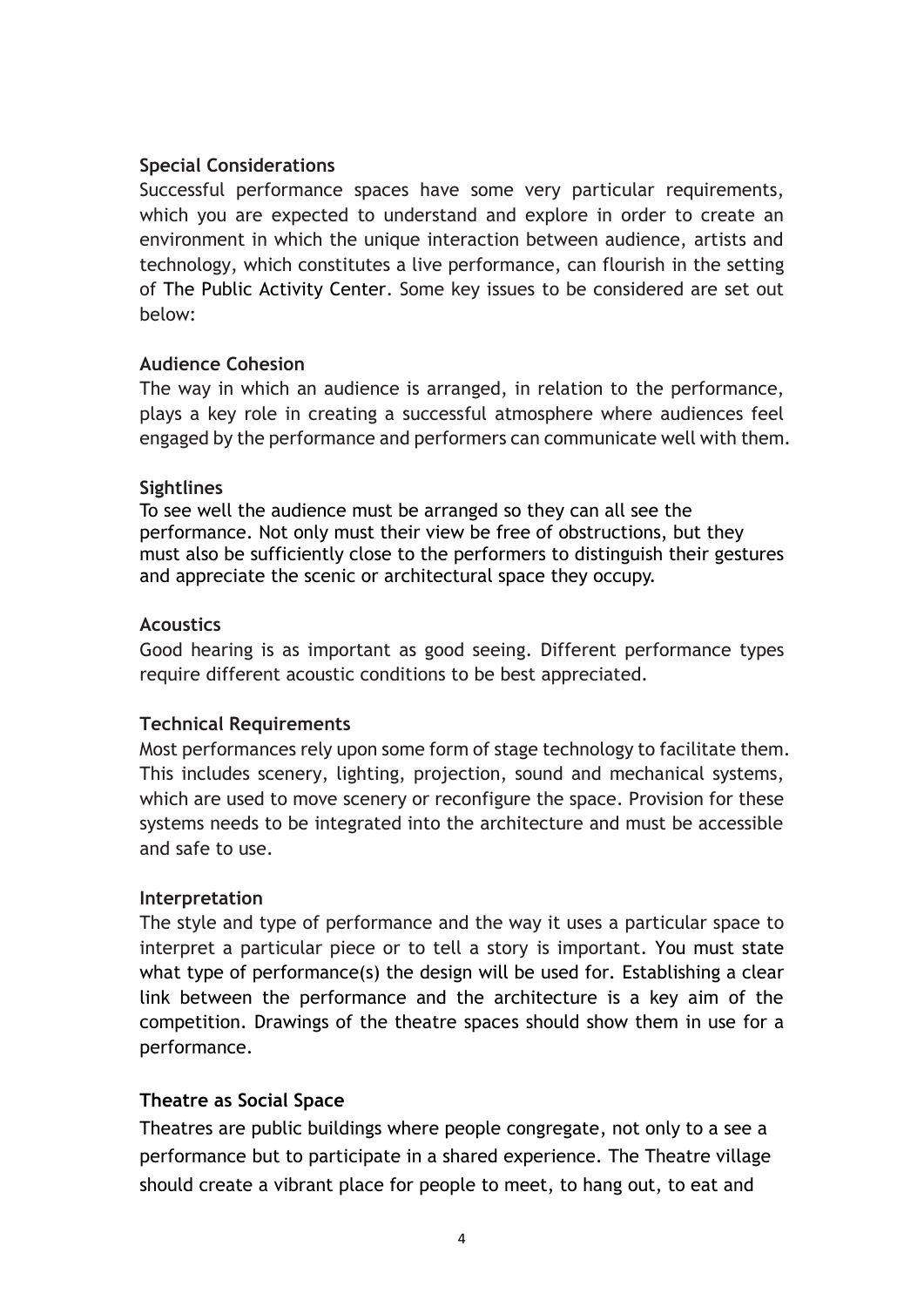drink and to enjoy a communal festival atmosphere.

## **Accommodation Guide**

Provide a accommodation for a range of at least three different sizes and types of performance spaces, which may be varied to suit the concept – for example:

- A 300 seat open stage venue
- An enclosed flexible space for an audience of 100
- A sequence of stages or spaces for a promenade or 'street' performance

Backstage accommodation for up to 20 performers.

Provision for delivery and setting up of scenery and equipment.

Facilities for the audience, including toilets and points of sale for tickets, food and drink and stalls selling festival merchandise, crafts and artwork.

Advertising and signage to make people aware of the venue and draw them in from the city.

Provision for technical installations for the performance (lighting, sound, projection, mechanical systems).

Provision for safe evacuation of all occupants in an emergency.

Barrier-free access for disabled people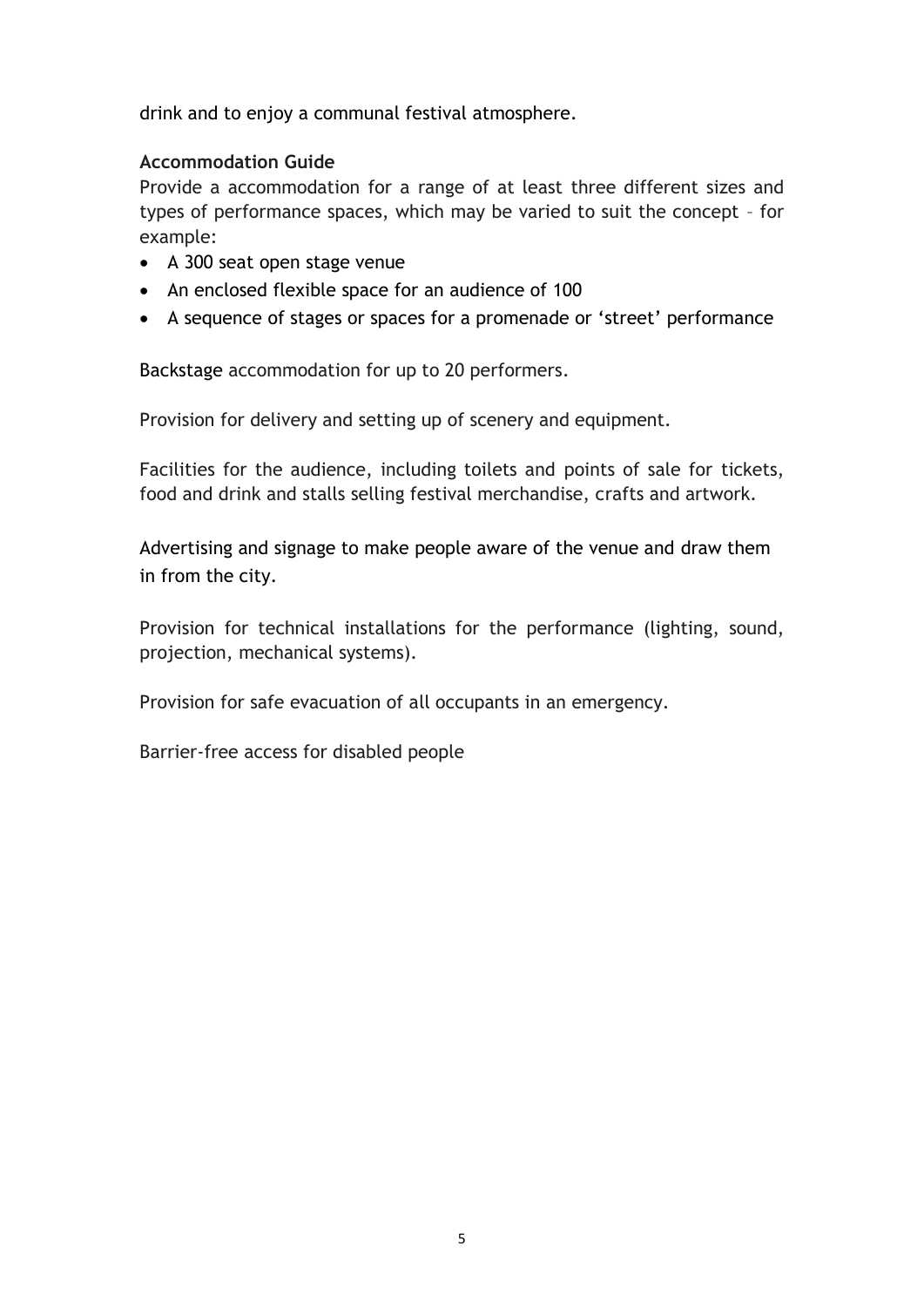### **Competition Rules and Conditions**

**1.** The Architecture Commission of OISTAT (the International Organisation of Scenographers, Theatre Technicians and Theatre Architects) is promoting an international ideas competition in a single stage, open to architects and students of schools of architecture. Collaborations between architects and other theatre practitioners such as directors, designers, writers, technicians, actors, dancers, musicians, or students in those fields, will be welcomed, although it is not an essential requirement. Architects or students associated with members of the jury are not permitted to enter. The entry fee for the competition is €50 per entry and prize money will be awarded to winning entries in accordance with clause 4.1 below

#### **2. Documents to be Submitted**

- 2.1 Drawing requirements
- a Plans of each level, at least two sections and important elevations to a scale of not less than 1/200.
- b three-dimensional images of the building and the theatre space.
- c Auditorium studies showing it in use for a performance or performances.
- d Site plan to a scale of 1/1000
- e Models cannot be accepted, although photographs of models can be included.
- f Drawings and text documents must not carry any means of identifying the entrant(s) apart from the code number referred to in para 2.2 (c) below.
- 2.2 Competition entries may only be submitted electronically. Every entry shall compromise an electronic copy of the following:
- a A single panel at AO size (841 x1189 mm) in vertical (portrait) format, submitted in pdf format at 300 dpi resolution). The document will be identified by the six figure code (e.g. 123456/dwg.pdf)
- b A short written description of the project, the performance(s) to be staged and an explanation of the design concept (maximum 200 words). The text will be incorporated on the panels but will also be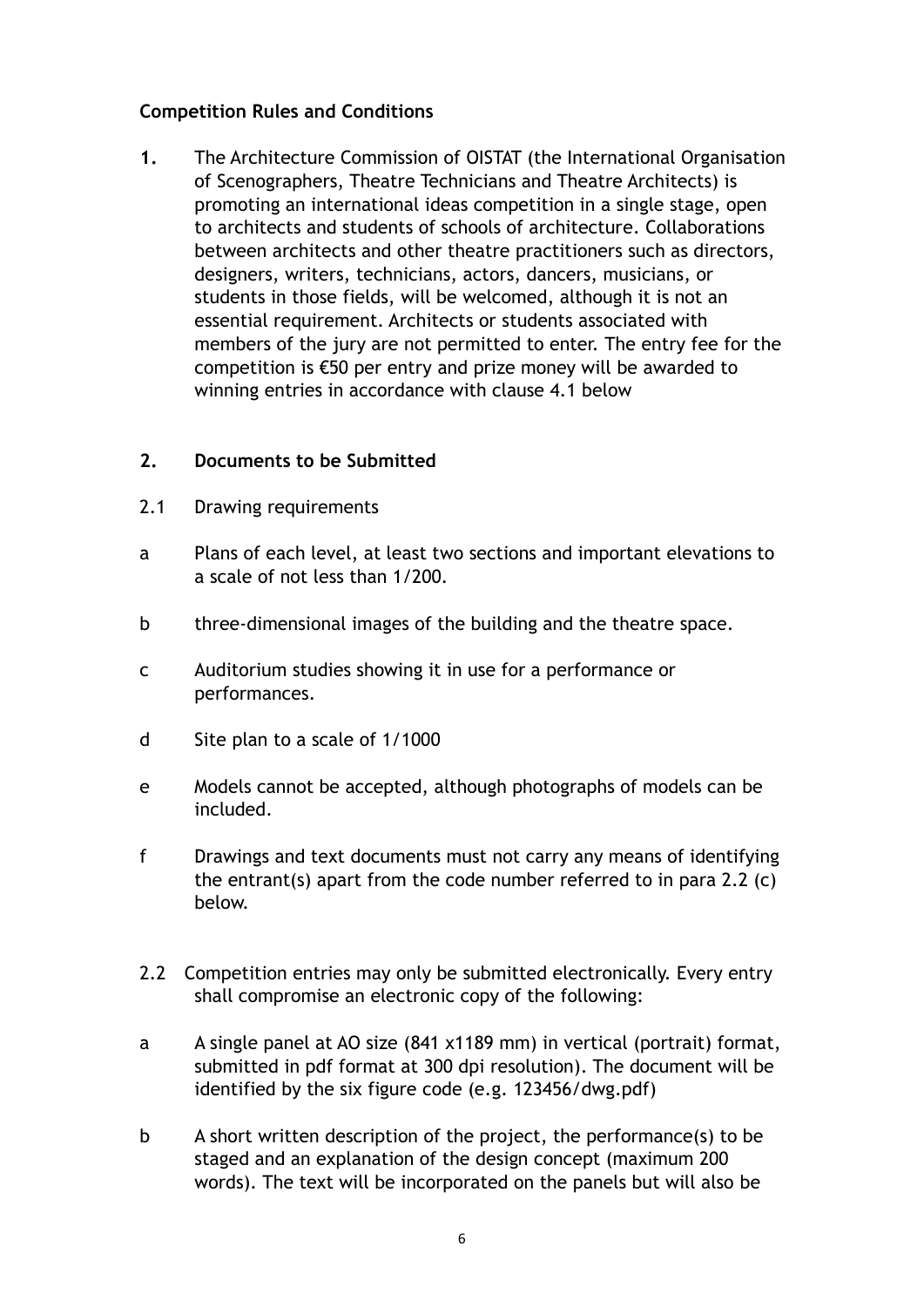submitted separately as an A4 size Word document. The document will be identified by the same six figure code used on the drawing (e.g. 123456/text.doc)

- c Both the drawing and text documents are to be identified by a code of six numbers to be chosen at random by the competitor(s), 10mm high, appearing in the top right hand corner of each document.
- d A completed entry form in Word format, including the same code no. as in para 2.2 (c) above. The entry form can be downloaded from the website.
- e All text is to be in English.
- 2.3 This is an ideas competition and there is no intention that the winning entry will be built.
- 2.4 Entries will not be returned by OISTAT. Competitors should retain copies of their work.

#### **3. Competition Schedule**

- 3.1 The competition documents and conditions will be available from 12 October 2016 on the OISTAT Website: [www.oistat.org](http://www.oistat.org/)
- 3.2 Questions can be sent by email to [archcom@oistat.org](mailto:archcom@oistat.org) Questions should be written in English and must be received no later than 9 December 2016.
- 3.3 The answers to the questions will be posted on the Website from 15 December 2016.
- 3.4 Competition entries are to be uploaded electronically to the OISTAT website. Entries and payment submission open on 17 February 2017. Entries must be received on or before 22 April 2017. Late entries will be disqualified.
- 3.5 The entry fee for the competition is  $\epsilon$ 50 per entry. Competitors will pay via pay pal on the website. Entries submitted without an entry fee will not be considered by the jury.
- 3.6 All entries will be handled by a third party and the jury will not know the origin of the entries.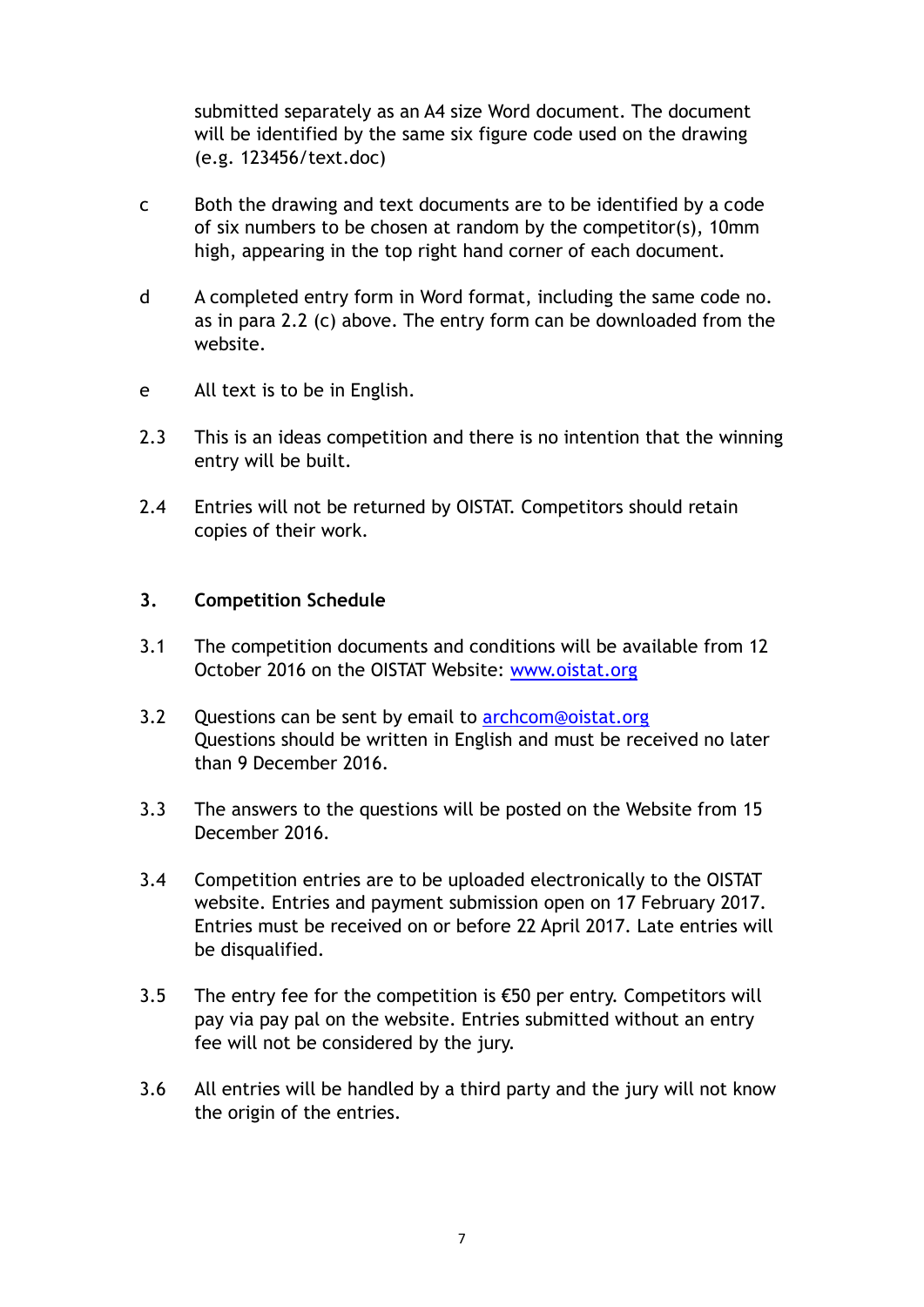## **4. Prizes**

- 4.1. The first prize will be €5,000, the second prize will be  $€2,500$  and the third prize will be €1,000. There will be three additional prizes of €500 each. In addition to these prizes, there will be honourable mentions. The jury reserves the right to modify the distribution of prize money, within the same total amount and number of prizes.
- 4.2 The results of the competition will be announced on the OISTAT website on 16 May 2017. Prizes will be presented at the *World Stage Design* event in Taipei between 1-9 July 2017 and paid electronically to those unable to attend, after the prize-giving.

## **5. Publication**

- 5.1 The competition entries will become the property of OISTAT and may be published and exhibited in any country at the discretion of OISTAT.
- 5.2 OISTAT will respect and acknowledge the copyright of the participants.

## **6. Acceptance of Conditions**

- 6.1 By submitting an entry, participants or participating teams will:
- a agree to the rules and regulations as set out in this programme.
- b declare that the proposed design is their own work.
- c agree to accept the decisions of the jury as final.
- d agree not disclose their identities or publicise their entry in any way before the results are announced. Any breach of this rule will render the entry invalid.

# **7. Jury**

- 7.1 The international jury will consist of 4 theatre architects and one experienced theatre practitioner. The jury will be chaired by the chair of the OISTAT Architecture Commission.
- 7.2. In case of the absence of a juror, OISTAT will assign another qualified person as a member of the jury.